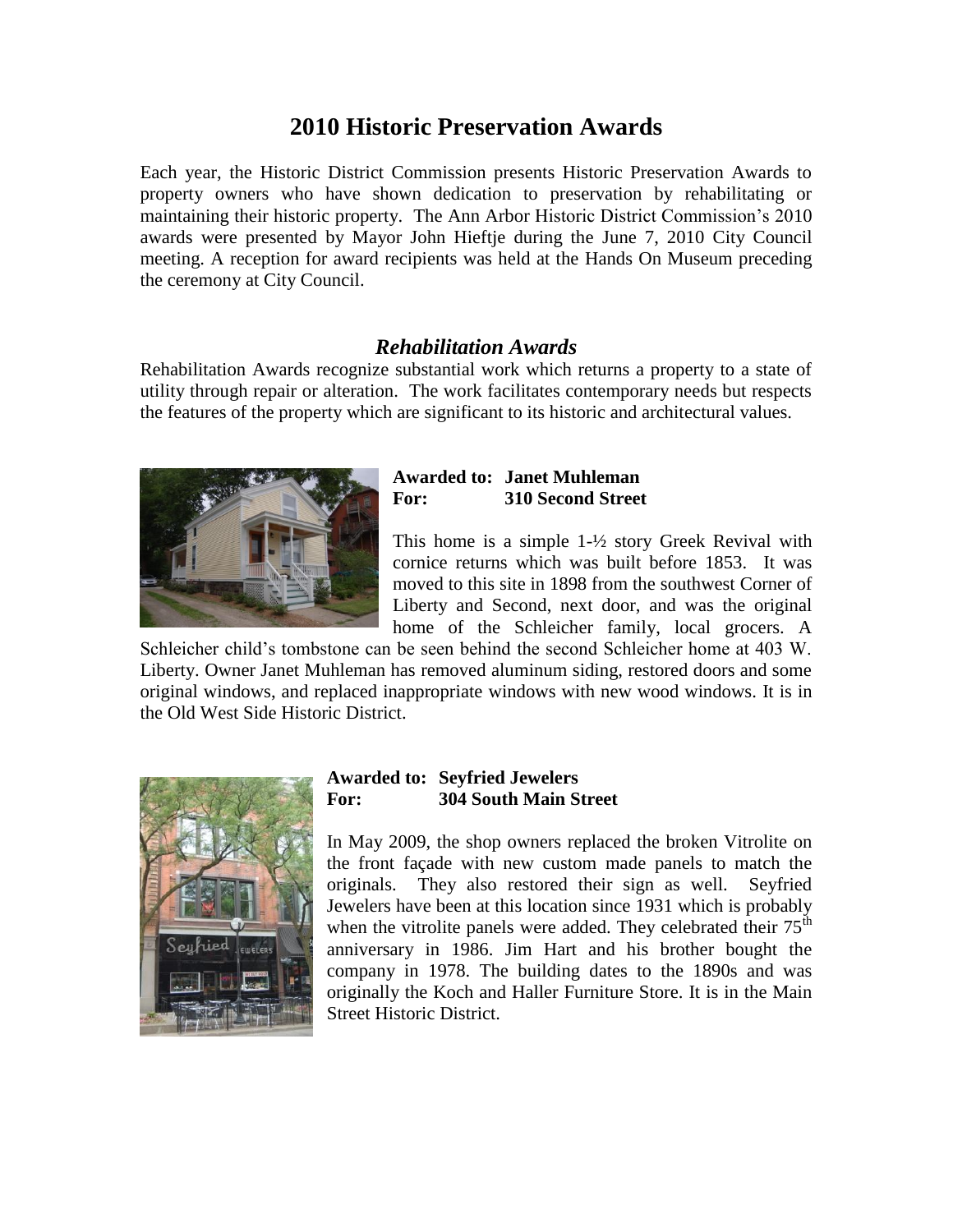

### **Awarded to: The University of Michigan For: 434 South State Street - Kelsey Museum Upjohn Addition**

The Kelsey Museum added a sensitive addition known as the Upjohn Wing, which faces Maynard Street. Chicago architects Hammond Beeby Rupert Ainge designed the building to blend with the beauty of the

older building. This was accomplished by using similar fieldstone but in a sleeker and more modern configuration. The addition opened to much local acclaim in 2009. The structure was originally built as Newberry Hall in 1888 for the Students' Christian Association and designed by Spier and Rohns, well-known Detroit architects. The Kelsey also cleaned and restored the Fox Tiffany window on the second floor of the original building. It now once again glows at night for all passersby to see.



#### **Awarded to: Susan Hutton & Michael Byers For: 1102 Olivia**

This simple Arts and Crafts style house was built in 1917 by contractor William P. James. Born in 1852, William James was a native of London, England, and came to Ann Arbor in 1883 where he learned the building trade. By the early 1890s, he had started his own building company and constructed many

residences and large fraternity houses in Ann Arbor. In May of 2006, the current owners purchased the home and converted it back to single family, and installed new sleeping porch windows, which had been replaced with plywood, to match their original configuration. All of the home's original double-hung windows were restored, and the home was repainted.



## **Awarded to: Andrew Schmidt For: 1710 Cambridge**

This home was built in 1925 for the Clement Gill family of Gill Lumber and was designed by noted local architect Samuel Stanton in a Georgian Revival style. This style is characteristic of many homes in the Burns Park neighborhood. This home remained in this family with Albert and later David Logan until 2006

when it was sold to the current owner. The owner has restored the built-in gutters, restored the roof and added new copper flashing.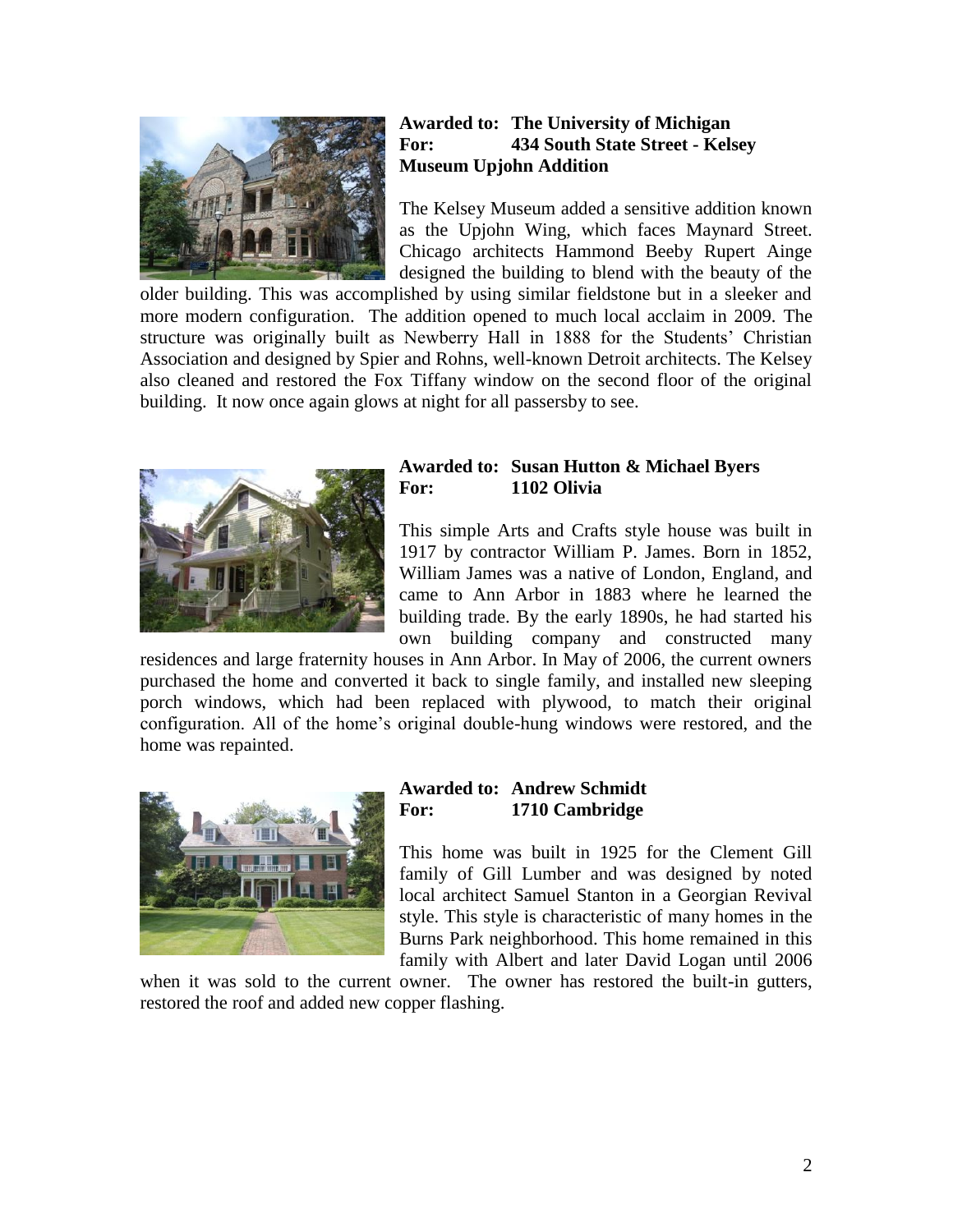

## **Awarded to: 111-113 Condominium Association For: 111-113 South Fourth Avenue - Heinrich Building**

There was a saloon at this location from the time the first courthouse was built in the1830s until Prohibition. John Heinrich acquired the property in the 1860s and replaced the old wooden saloon with the brick building

at 111 which today contains four units. Despite its similarity in design and appearance, the building at 113 S. Fourth, which began life as a blacksmith and wagon shop, was not built until ca. 1890. Today it contains five units.

These two buildings were the vanguard of the preservation and downtown living movements in the 1970s when Estelle Schneider and Bonnie De Loof created residential units above the commercial space and pioneered loft living in Ann Arbor. Today, condo owners continue the tradition and have recently invested in re-pointing and painting the brick. There are also new window grilles installed.



## **Awarded to: Raymond and Charlotte DeVries For: 734 Spring Street**

This vernacular house was built in 1922 and first occupied by W. Glenn McFarlane, chief inspector for Motor Products Corporation (later King-Seeley). It has features of the Craftsman style, particularly the use of two cladding materials (clapboard and shingle), and simple porch columns. It changed hands quite often over the following decades, serving as a home for a civil engineer, a carpenter contractor and a driver for the Washtenaw County Road Commission. It eventually became a rental. The current owners have turned it back into a single family home. They have

painted and repaired the siding and the chimney and upgraded the landscaping.

## *Preservation Awards*

Preservation awards are given to owners who have undertaken superior maintenance and repair of a significant property to preserve its essential historical, cultural or architectural value for a period of 10 years or more.



## **Awarded to: Brian & Mary Campbell For: 1140 Heather Way**

This home was built in 1937 by Sam and Catherine McAlister. Their daughter stated that the front door was a copy of one in a house near the Louisa May Alcott home in Concord, Massachusetts and the stairs were copied from Woodford Mansion in Philadelphia's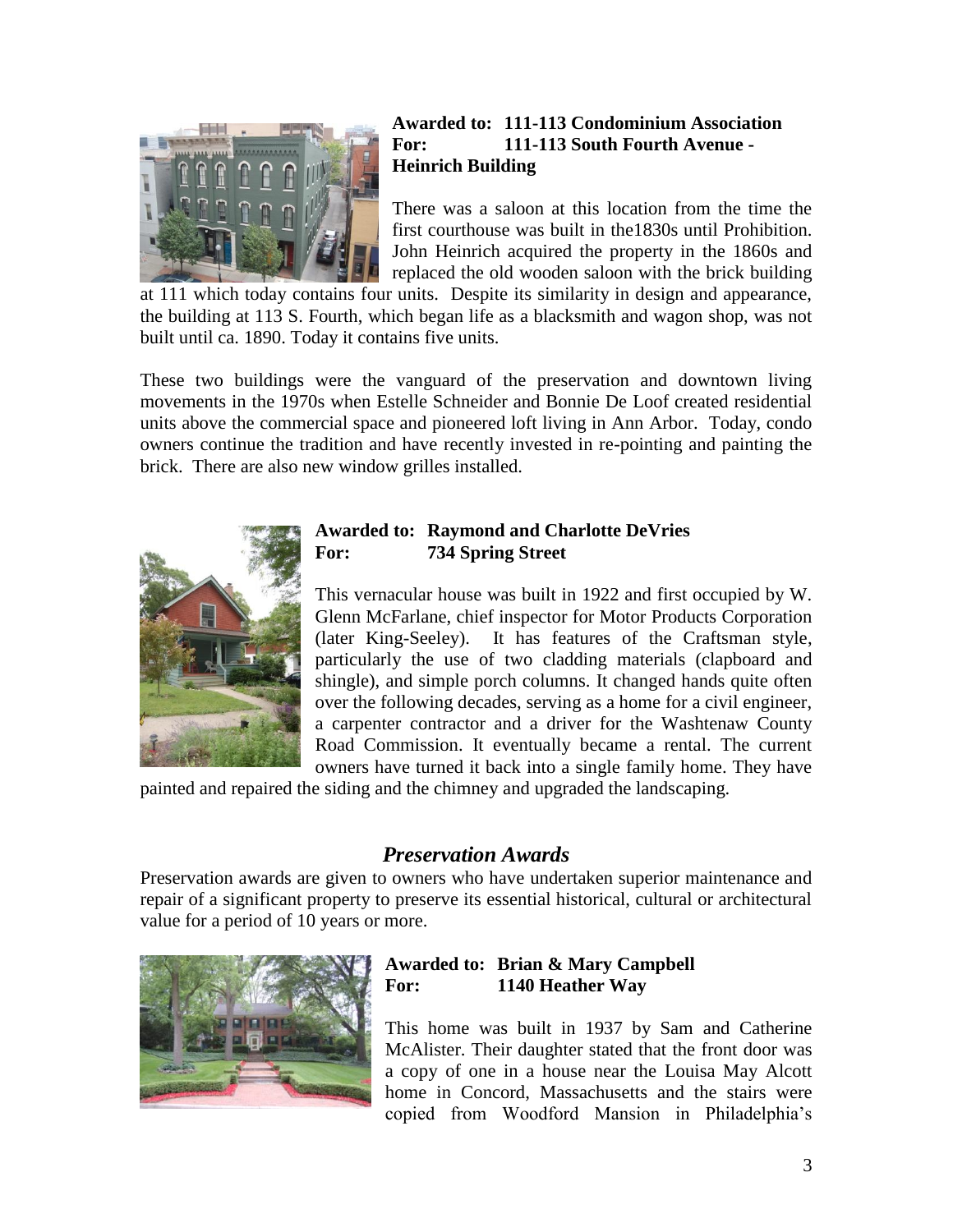Fairmont Park. Sam McAllister served as University of Michigan administrator of campus libraries and on steering committees for new buildings and was considered a pioneer in library science. He retired from UM in 1959. Brian and Mary Campbell are now the careful stewards of this fine example of Colonial architecture.



### **Awarded to: Karl & Kristin Shaffer For: 1251 Heather Way**

Originally this was the home of Professor and Mrs. William Muschenheim who had it built by Albert Duckek, also of Ann Arbor, in 1953. Muschenheim, a professor of architecture at the University of Michigan, designed the low, trim, sleek and light-filled modernist home with an eye to the rolling landscape which

allowed the home to be built with a full level and several split-levels. Muschenheim had an international reputation as a modernist and many of his interior designs appeared in magazines of the time. He had many major commissions in New York, New Jersey, and Connecticut as well as Michigan and was the author of two books on architecture. At his death in 1990, Muschenheim was the last surviving member of the International Congress of Modern Architects which included Mies van der Rohe, Gropius and LeCorbusier. The home has been wonderfully maintained by the current owners, Karl and Kristin Shaffer, for over 10 years.



#### **Awarded to: Graham & Bonnie Miles For: 120 North State Street**

Graham and Bonnie Miles, owners since the mid-1980s, have taken immaculate care of this rental property at the corner of State and Ann. Graham can often be seen on a ladder doing painting or repairs. The house was built in 1899 for Henry Lum, a physician, when the lot containing the house currently at 712 E.

Ann was subdivided. In fact, a notice in the *Ann Arbor Courier* of June 8, 1898, announced that "two fine residences are being erected by Dr. H.K. Lum on the southeast corner of State and Ann." Lum lived here on and off until 1910. From 1910-1951, the O'Brien family resided here. Sara O'Brien was a well-known and beloved history teacher at the old Ann Arbor High School ("she taught history like a college professor"), a block away where North Quad is now. The house is a tour de force of late  $19<sup>th</sup>$  century design, with varying types of windows, materials and shapes including a tower. It is in the Old Fourth Ward Historic District.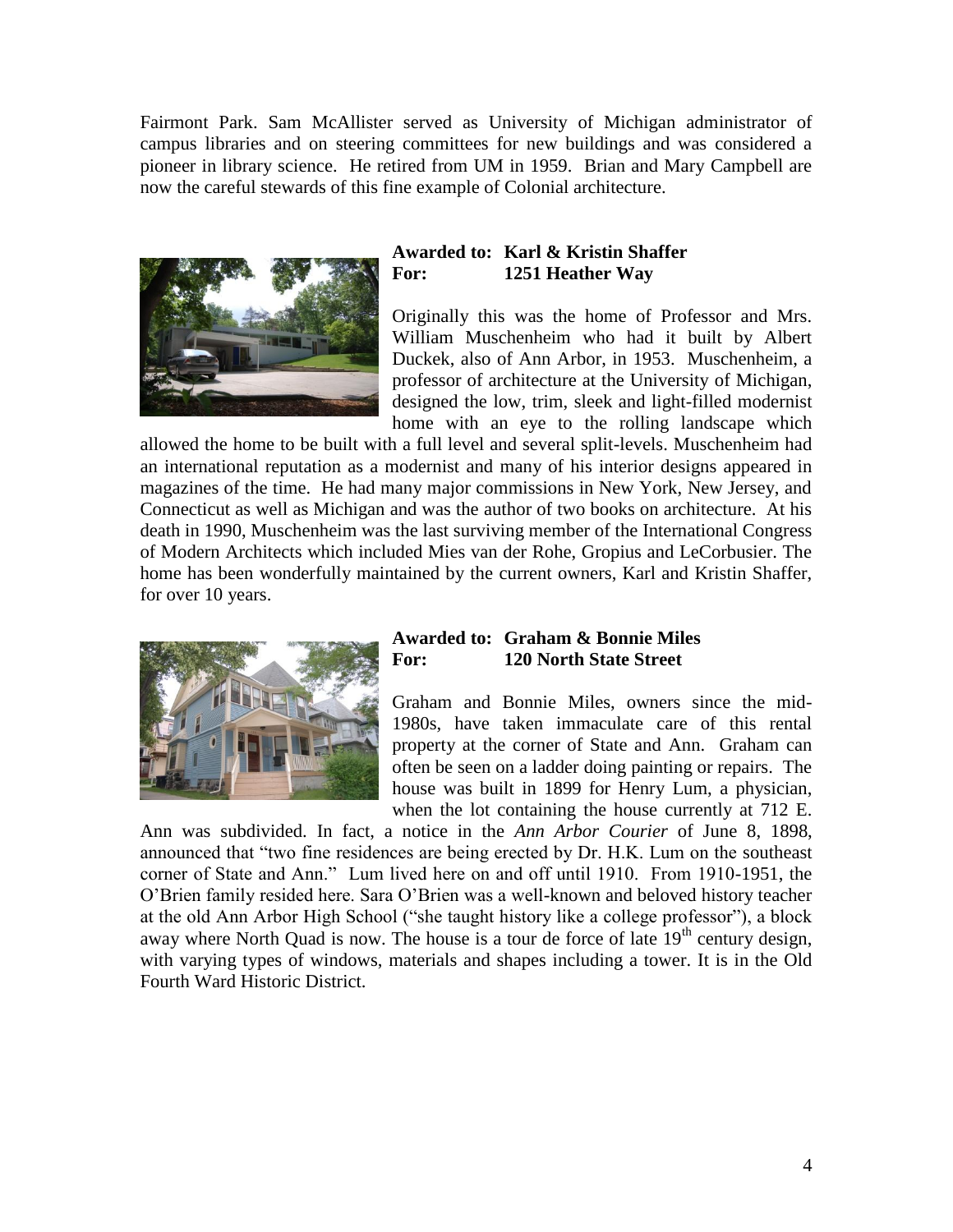

#### **Awarded to: David Burgoyne & Cyntha Brassert-Bowman For: 1722 Cambridge**

The Caroline Crocker house was built in 1904 in the Shingle Style so popular at the turn of the  $20<sup>th</sup>$  century. Its gambrel roof, sleep eye dormer, original doublehung windows and original shutters all add to its charm, which has been kept in pristine condition by

owners David Burgoyne and Cyntha Brassert-Bowman since 1996. Crocker's daughter Alice lived here until 1926 after which is became the Theta Phi Alpha sorority (1927- 1932). Later the Director of the Bureau of Industrial Relations, Luther Purdom, lived here with wife Jemima.



#### **Awarded to: John & Gretchen Jackson For: 500 Highland**

This Colonial Revival style home was built and designed in 1921 by Wells Bennett, then an Associate Professor of Architecture at the University of Michigan who had been brought to Ann Arbor by Emil Lorch in 1912. It remained Bennett's home until 1953. In 1937, Bennett became the third leader of the

architecture school after Lorch retired and the first to have the title of Dean (which he served as until 1957). Bennett's house is a modest home but there are others on Highland Road (carved out of the Andrew Franklin Smith fruit farm) that Wells designed in the 1920s, including 410 and 431. The current owners, John and Gretchen Jackson, have beautifully maintained the home since 1999.



## **Awarded to: Katie Belle St. Clair For: 518 Hiscock**

This house was built between 1866 and 1869, as determined using bird's eye view and plat maps from those years. The footprint on the 1869 map matches the house as it stands today. It is a vernacular "upright and wing" form popular during the post-Civil War era, decorated with motifs influenced by the Greek Revival

and Gothic Revival architectural styles. The house also features its original windows. An early  $20<sup>th</sup>$  century one-car garage stands at the rear. The identity of the first family to occupy the house remains unknown, but members of the Knight family lived in the house from 1886 until after 1930. The St. Clair family has lived here since 1940. They have done a wonderful job in maintaining their home.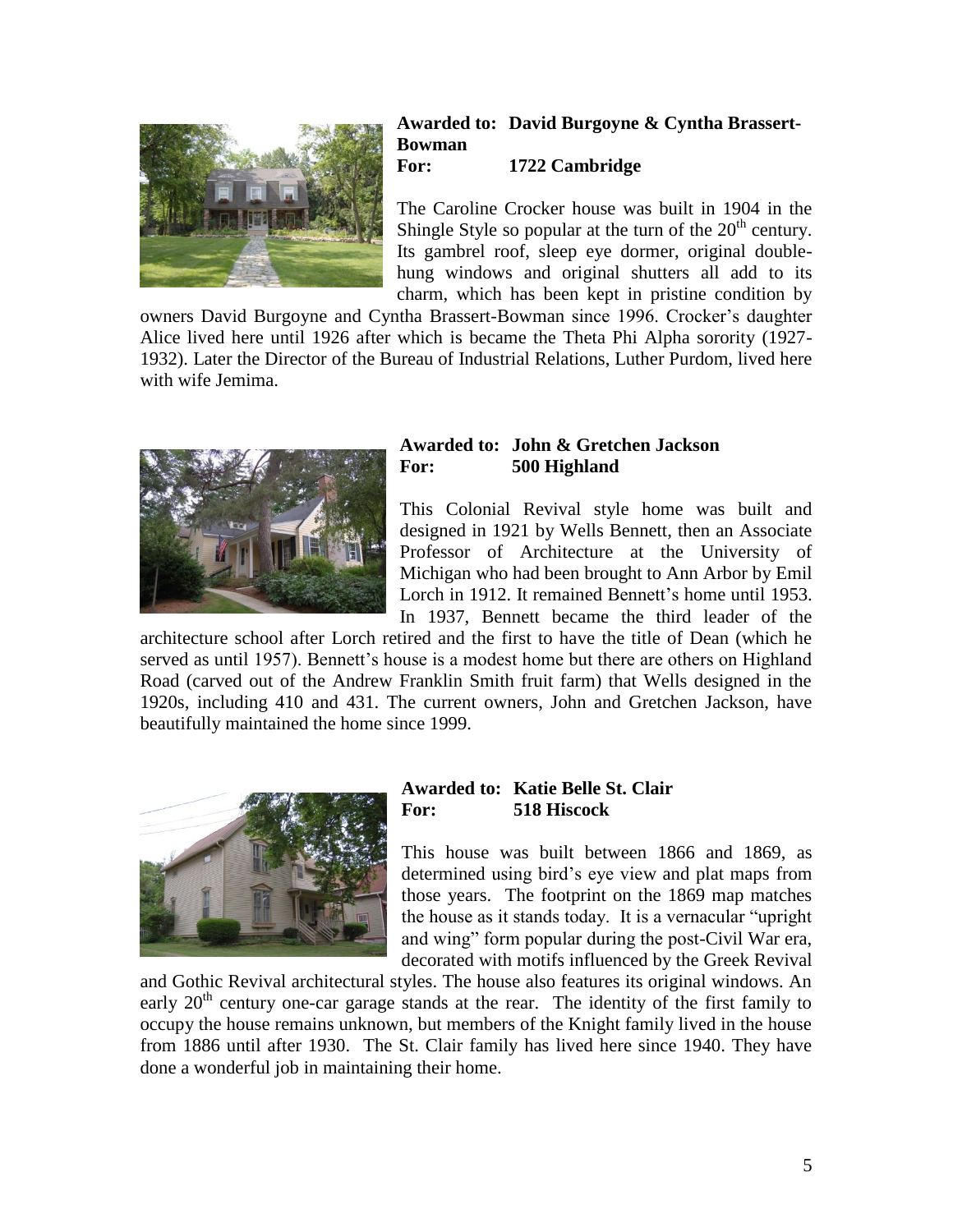## *Centennial Awards*

Centennial Awards are given to businesses and organizations which have been in Ann Arbor for at least 100 years.

## **Awarded to: The University of Michigan For: Gargoyle Magazine**

In 2009 the Gargoyle Magazine celebrated a century of equal opportunity satire with two exhibits - one at the Harlan Hatcher Library entitled "Celebrating 100 Years of the Gargoyle" and one at the Bentley Library entitled " The Gargoyle Trawls the Depth for Humor: 100 Years of Cartoon and Quips at the University of Michigan." The exhibit featured the first cover from 1909 and had many examples of its scatological humor. The magazine was founded by future Detroit News Editor Lee A. White, and was the official humor magazine of the University and a branch of UM Student Publications which included the Michigan Daily and the Michiganensian.

## *Sesquicentennial Awards*

Sesquicentennial Awards are given to businesses and organizations which have been in Ann Arbor for at least 150 years.

## **Awarded to: The University of Michigan Men's Glee Club For: UM Men's Glee Club**

The Men's Glee Club was founded in 1859 and is one of the oldest collegiate choruses in the United States and the oldest continually run student organization on the Michigan campus. The group consists of graduate and undergraduate men chosen by audition at the beginning of the Fall and Winter terms. The group performs regularly in Michigan and tours a region of the US or goes abroad as well. The group recently celebrated this milestone with a reunion in April with a Banquet and Dinner Dance at the Michigan League.

## *Special Merit Awards*

These are awarded to projects that focus on an unusual aspect of a historic property.



## **Awarded to: City of Ann Arbor For: Kempf House - 312 South Division**

In 2009, the Kempf House Museum reported that the nine cast iron grilles in the eyebrow windows above the porch and sides of the house had been re-installed after being repaired and cleaned. The remaining damaged grilles were moved to the sides of the house. The Museum also oversaw the installation of a

new handicap ramp on the north side of the house, replacing a 20-year old cement ramp on the south side that was failing. The removal of the old ramp has allowed more garden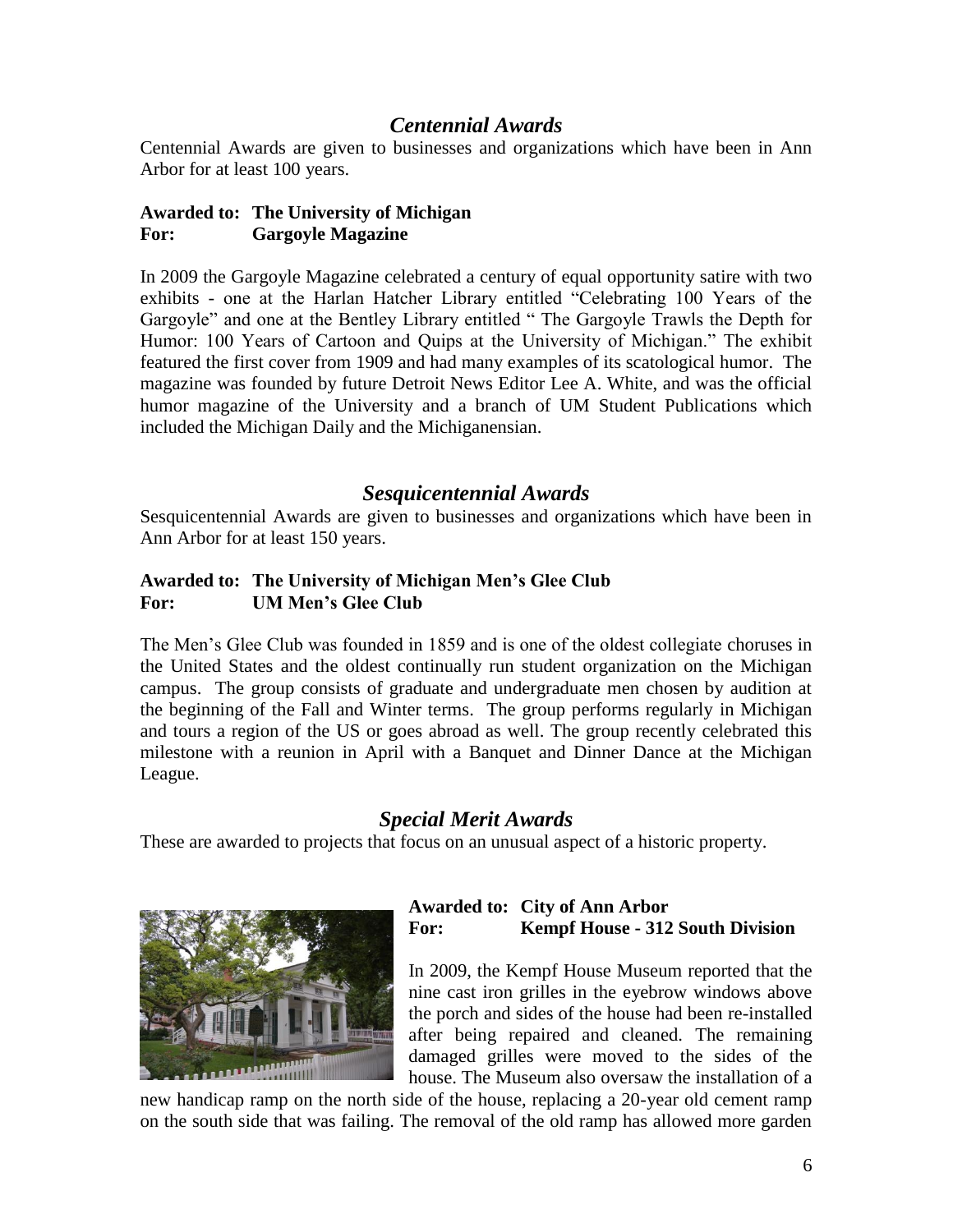restoration. New bulbs have been planted and the heritage Saucer Magnolia is thriving with help from Michael Palmer of the Matthaei Botanical Gardens. Richard Mitchell, of Mitchell and Mouat architects, and city Parks Planner Amy Kuras also were involved in this project. The Kempf House Museum is a city-owned museum dedicated to interpreting the lives of Pauline and Reuben Kempf who were renowned music teachers and active in the German community. They purchased the house in 1890. The house was built for UM Secretary Henry DeWitt Bennett in 1853. It is in the Division Street Historic District.



#### **Awarded to: The University of Michigan For: Stockwell and Mosher Jordan Dormitories**

A special award was given to recognize the slate roof restoration and tuck-pointing done on these two iconic, formerly women's, dorms. Mosher Jordan was built in 1930 and Stockwell Hall in 1940. The renovation of

these dorms is part of a \$40 million project which included infrastructure updates and a new dining hall. Restoring the slate roofs insured that the buildings would retain their Neo-Tudor style, and updates provide modern amenities for residents.



## **Awarded to: Mulholland Street For: An intact early 20th century landscape**

Mulholland Street was platted in 1916 and was originally known as Sixth Street. In 1928 it was re-named for the Mulholland farm, which had been subdivided to create both Murray and Mulholland Streets. Both streets have almost identical colonial revival houses and gently slope down a hill from Liberty to Washington. The original owners had diverse occupations, including a jeweler, an Edison employee, a plumber, a pastry chef and a retired Army man. The houses on Mulholland, which keep a wonderful rhythm down the street with their identical porches and roof pitches, have been kept in immaculate condition

by many long time owners, some of whom have lived there for decades. They are seen as quintessential Old West Side homes, and one of the loveliest walks in the neighborhood. The street is in the Old West Side Historic District.